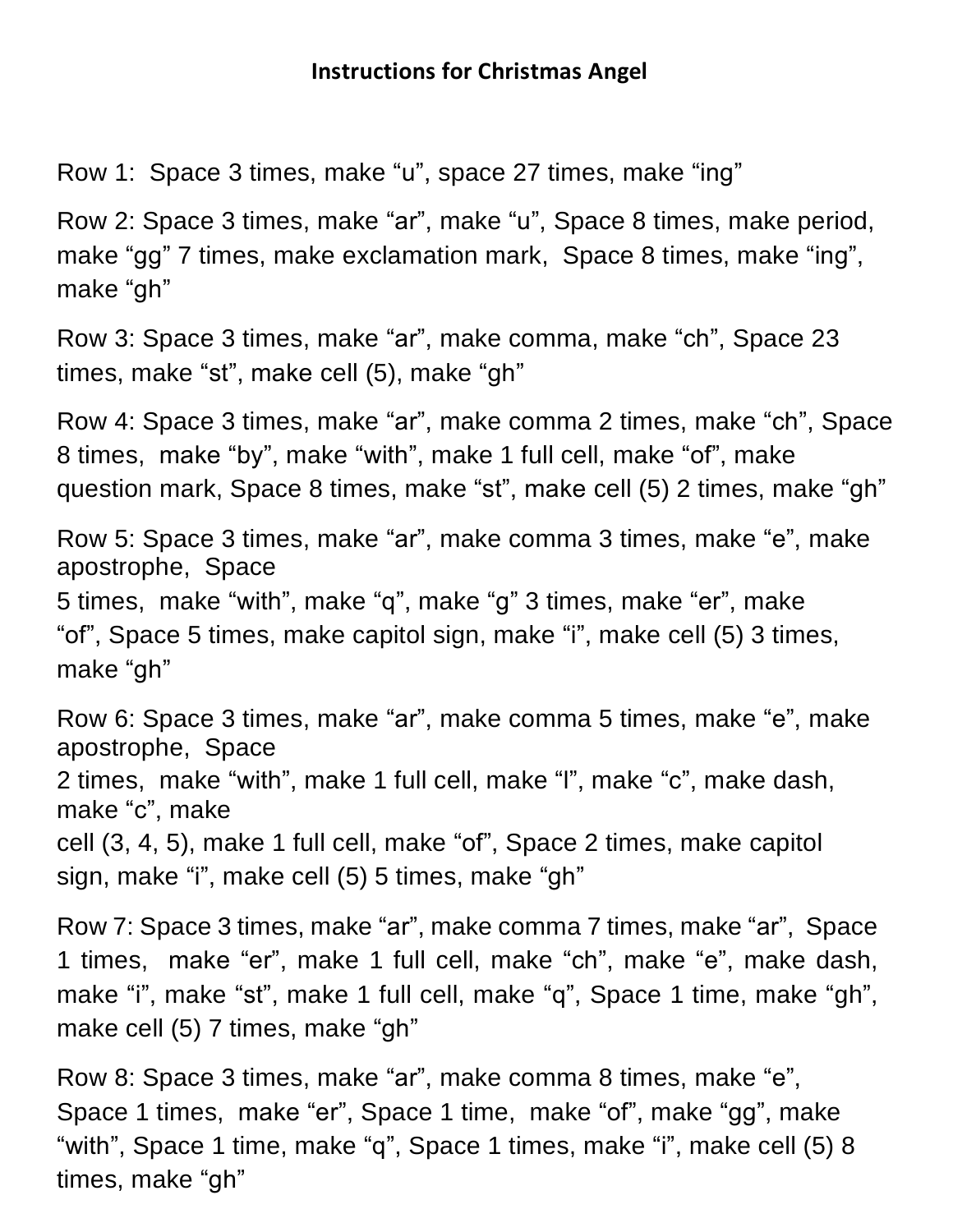Row 9: Space 3 times, make "ar", make comma 8 times, make "ing", make "x" 3 times,

make "of", make dash, make "with", make "x" 3 times, make "u", make cell (5) 8 times, make

"gh"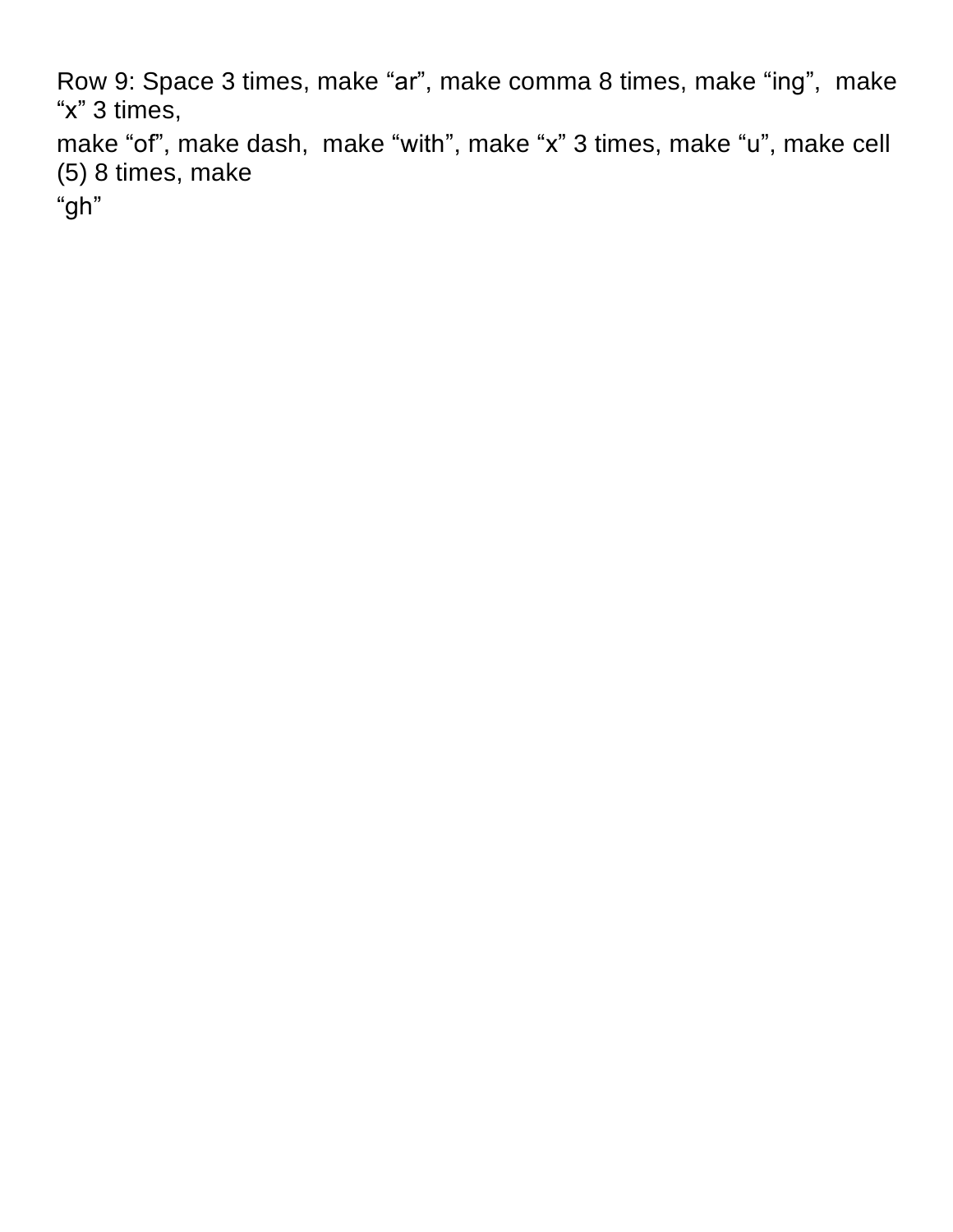Row 10: Space 5 times, make "ch", make comma 5 times, make "ing", make "x" 4 times, make full cell, make "cc", make full cell, make "x" 4 times, make "u", make cell (5) 5 times, make "st"

Row 11: Space 7 times, make "ch", make comma 3 times, make "x" 2 times, make "m", make "er", make "g", make "er", make full cell, make "q", make "g", make "q", make "sh", make "x" 2 times, make cell (5) 3 times, make "st"

```
Row 12: Space 11 times, make "x" 2 times, make "k", make cell (4, 5, 6),
make "g" 5 times, make letter "l", make cell (4, 6), make "x" 2 times
```
Row 13: Space 10 times, make "ing", make "x" 13

```
times, make "u" Row 14: Space 9 times, make "ing",
```

```
make "x" 15 times, make "u" Row 15: Space 8 times,
```

```
make "ing", make "x" 17 times, make "u" Row 16:
```

```
Space 7 times, make "ing", make "x" 19 times, make
```
 $"U"$ 

Row 17: Space 14 times, make "d", make "f", Space I time, make "d", make "f" Looks something like this:

```
\cup>U 477777776 +<
>1* /''<
>11* 0) = (8 / ""<
 >111E' )QGGG]( ,I"""<
 >11111E' )=LC-C = ( , I"""""<
 >1111111< ]=*E3I/=0 >""""""""<
 >11111111E | (7) O I"""""""""<
 >11111111+XXX(-)XXXU""""""""/
   *11111+XXXX=3=XXXXU"""""/
  *111XXM]G]=OGO%XX"""/
      XXK_GGGGGL.XX
      +XXXXXXXXXXXXXU
     +XXXXXXXXXXXXXXXU
     +XXXXXXXXXXXXXXXXXU
```